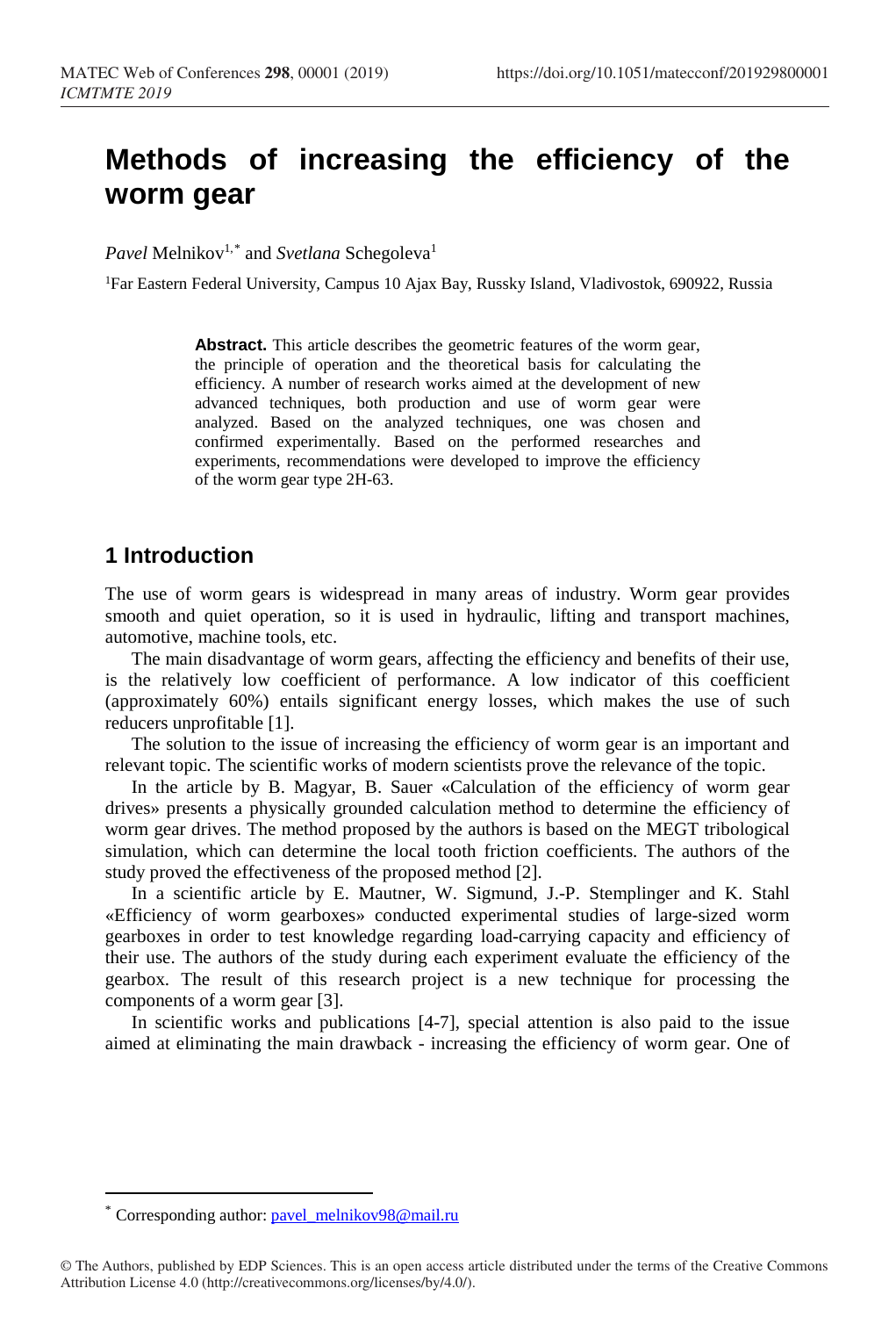the main and relevant directions for solving this issue is the development of improved techniques and methods for manufacturing the components of the worm gear.

Thus, this article is devoted to the consideration and study of the geometric features of the worm gear. This is necessary to develop recommendations for existing methods for improving their mechanism and to achieve the most effective work.

## **2 Theory**

This article discusses a single-stage worm gear, the basis of which is a single lead (Archimedes) worm and a driven worm wheel. The following is the composition, principle of operation and geometric features of the worm gear.

#### **2.1 Composition and principle of operation of a single-stage worm gear**

A worm gear (**Fig. 1**) consists of a leading worm 1 and a driven worm wheel 2, which are located in the protective housing 3. A screw is a screw with a cut thread of a certain type; often the profile of such a thread is close in shape to a trapezoidal thread. The worm wheel has oblique teeth, the profile of which corresponds to the profile of the turns of the worm.



**Fig. 1.** Single-stage worm gear.

The principle of operation of the worm gear is based on the engagement of the teeth of the worm and the worm wheel. The movement in the transmission is converted on the principle of a helical pair or on the principle of an inclined plane. During the rotation of the worm, its turns move along the axis, due to which the worm wheel (its teeth) move in the same direction [8].

#### **2.2 The main geometric parameters of the worm and the worm wheel**

The main parameters of the worm gear (Fig. 2a) include:  $d_1$ ,  $d_2$  – dividing diameters of the worm and the worm wheel; the calculated pitch of the worm p is equal to the distance between the same side profiles of two adjacent turns of the worm; profile angle *α* (often equal to 20°).

When designing and manufacturing a worm pair, it is necessary to correctly calculate the following geometric parameters: the diameter of the vertices of the turns  $d_{al}$  and the diameter of the vertices of the hollows of the worm  $d<sub>f</sub>$ ; the diameter of the tops of the teeth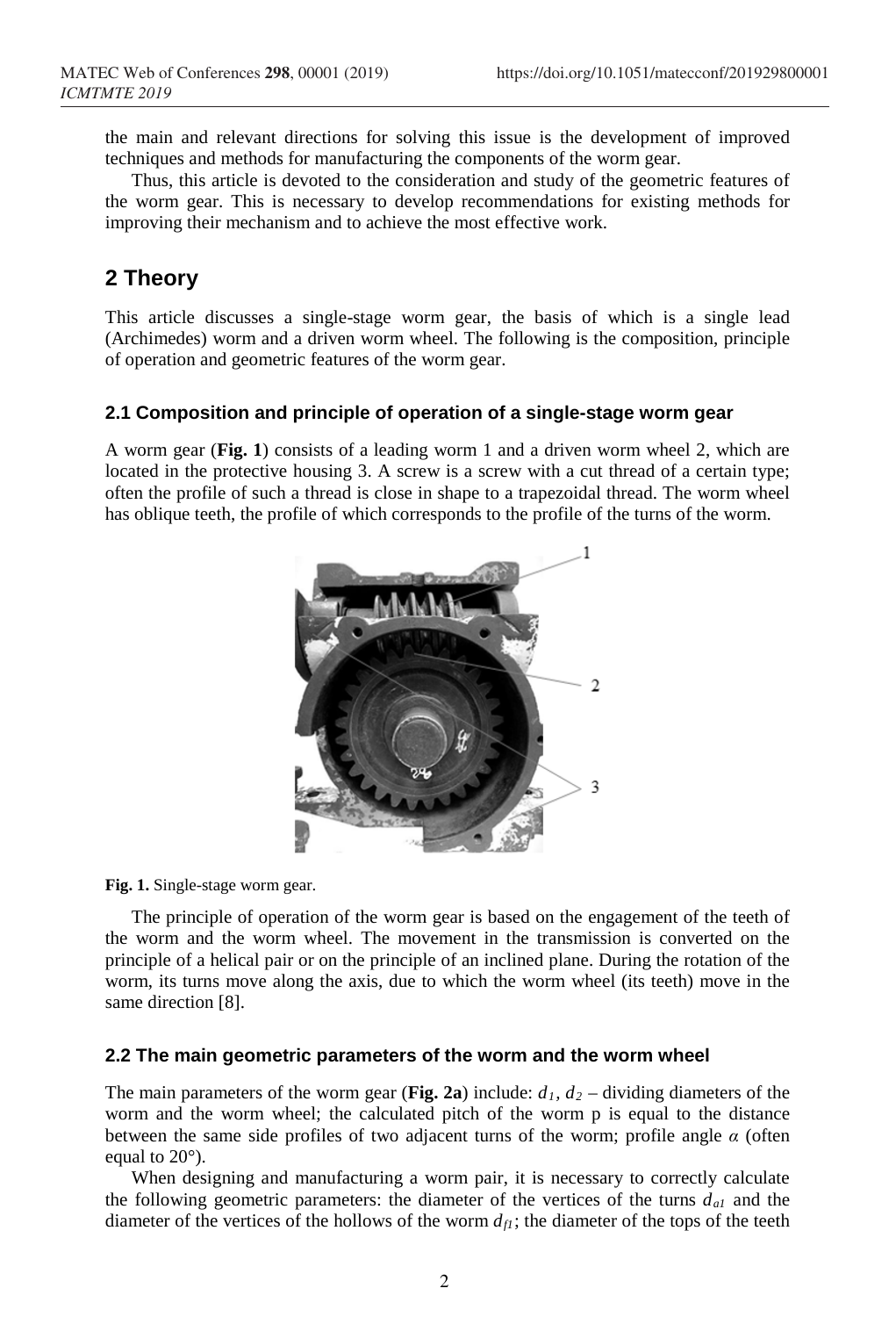$d_{a2}$ , and the diameter of the tops of the teeth of the troughs of the teeth of the worm wheel; center distance  $a_w$ , which is equal to half the sum of  $d_1$  and  $d_2$  (Fig. 2b).



**Fig. 2.** The main geometric parameters of the worm gear: а) Geometrical parameters of the worm; b) Geometrical parameters of a worm wheel.

In the theory of calculating the parameters of worm gears, an important element is the angle of elevation of the helical line *γ* (**Fig. 2a**), an acute angle formed between the tangent to the line of the turn of the worm and its section plane. The magnitude of the tangent of the angle of elevation of the helix is the ratio of the turn of the turn  $(\rho_z)$  to the length of the initial circumference of the worm:

$$
tg\gamma = \frac{p_z}{\pi d_1} = \frac{\pi m z_1}{\pi m q} = \frac{z_1}{q}
$$
\n<sup>(1)</sup>

In this formula,  $m$  is the engagement modulus,  $q$  is the coefficient of the diameter of the worm,  $z_1$  is the number of entries (turns) of the worm.

There are several types of losses in a worm gear: losses in engagement and bearings, losses due to splashing and moving oil (hydraulic losses). Losses are the main reasons for the low efficiency of the worm gear. The efficiency of the worm gear can be determined by the following formula:

$$
\eta = \eta_g \eta_b \eta_h \tag{2}
$$

In this formula,  $\eta_g$  is the gearing efficiency,  $\eta_b$  is the bearing efficiency,  $\eta_h$  is the hydraulic loss efficiency.

The main difference between a worm gear and other mechanical gears is the calculation of gearing efficiency.

The efficiency of bearings and hydraulic losses can be calculated by the formulas: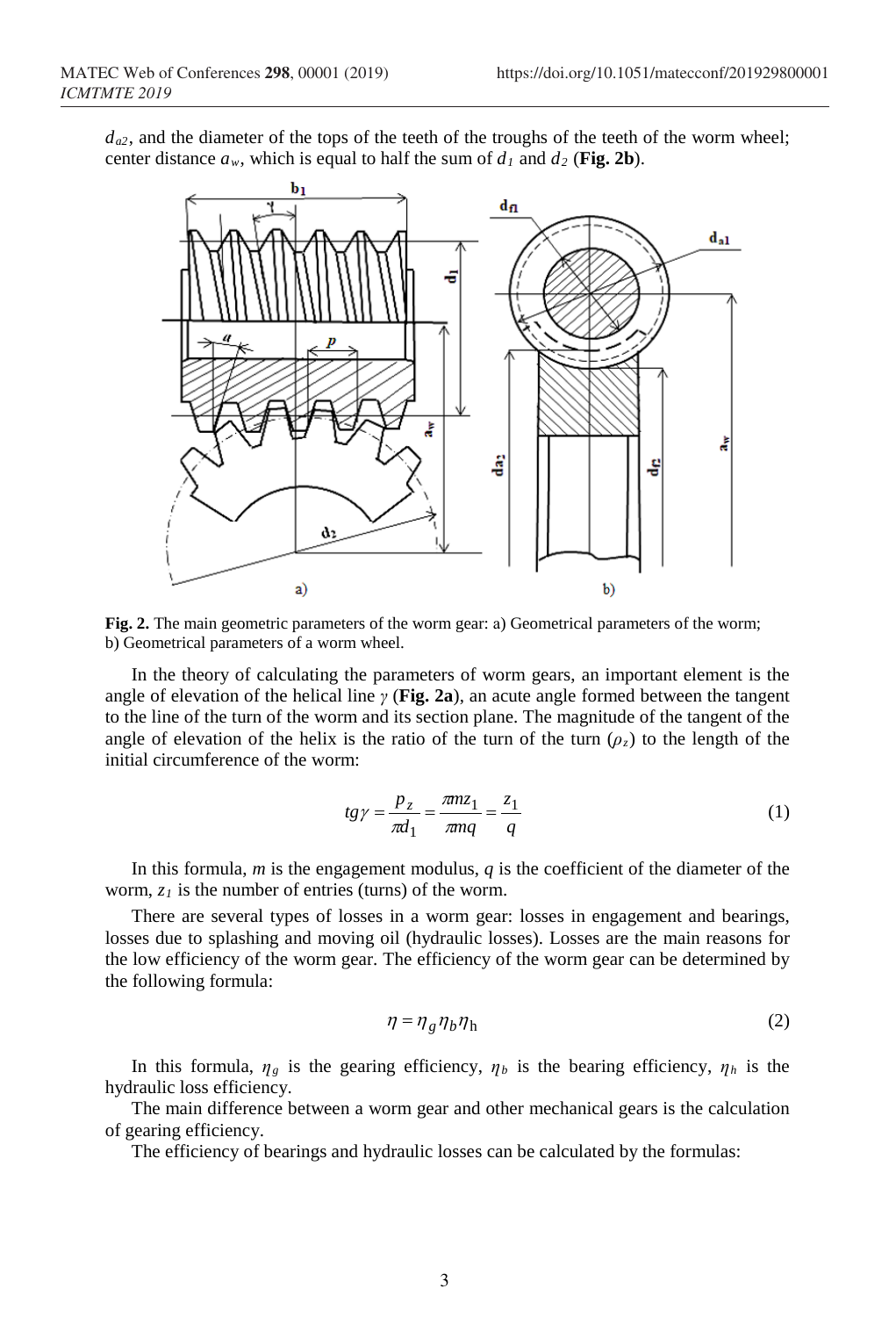$$
\eta_b = 1 - \frac{P_b}{P_i}
$$
 and  $\eta_h = 1 - \frac{P_h}{P_i}$  (3)

To use the formula, it is necessary to know the power attributable to friction in bearings *(Рb)*, the power of hydraulic losses *(Рh)* and the power supplied to the input *(Рi)*.

The calculation of the gearing efficiency (with the leading worm) by the principle of applying formulas (3) is hardly possible, because it is practically impossible to determine the power attributable to the loss in engagement of the worm pair.

Thus, it is necessary to know the helix angle *γ* (formula (1)), and the friction angle *φ*. Then, to calculate the gearing efficiency, the formula is used:

$$
\eta_g = \frac{tg\gamma}{tg(\gamma + \varphi)}\tag{4}
$$

When using formula (4), it is necessary to understand that the meshing efficiency will increase with an increase in the number of approaches (since  $\gamma$  increases) and with a decrease in the friction angle *φ*.

### **3 Analysis of new methods for increasing the efficiency of a worm gear**

In the studied research materials [9-13], the results of studies and experiments are presented. Based on these experiments, author's methods for improving the mechanism of a worm gear and its parts are presented.

The authors of this article have analyzed and experimentally verified the hypothesis proposed in the scientific material «On one of the ways to increase the efficiency of a worm gear», authored by L. Otkidach, B. Baikova. The idea of the hypothesis is to establish a special clip in the area of engagement of the worm and the worm wheel, which creates an isolated area of excess pressure of the oil flow, which comes from the worm in the place of engagement. A special clip is fixed in order to create a stable oil film, which helps to separate the friction surfaces (in the area of engagement of the worm and the worm wheel) and completely eliminate «dry» friction [12].

Studies on the confirmation (refutation) of the hypothesis were carried out on a 2CH-63 type worm gear of the same type with additionally connected elements: a single-phase voltage stabilizer operating in automatic mode, a digital wattmeter, a single-phase electric motor, and connecting couplings. The installation was assembled to lift the load (lifting device), weighing 400 g to a small height (30 cm). Instead of a clip, a nozzle was installed on the worm wheel (**Fig. 3**), made of plastic - a material with a low coefficient of friction  $(0,04)$ .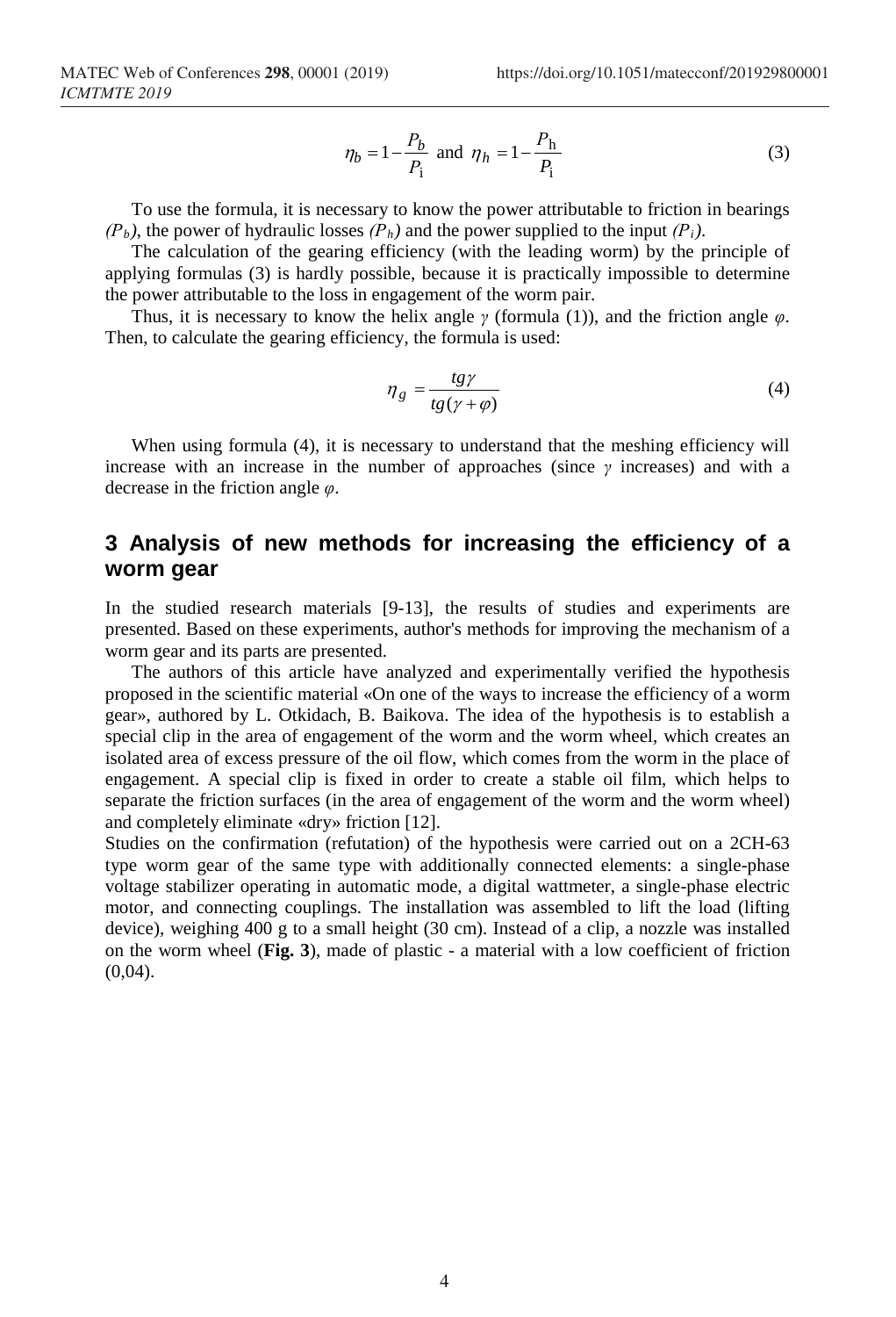

#### **Fig. 3.** Worm wheel plastic nozzle

Before starting the experiments, the following tasks were set:

1) To establish the effect of various types of lubricants on the gearing efficiency (friction coefficient) and the overall gearbox efficiency (formula 2);

2) Determine the dependence of power consumption on torque.

The experiments were carried out without changing the mass of the cargo and other components of the installation, only the types of lubricant were changed. TP-30 turbine oil with a low kinetic viscosity of 41.4 to 50.6 mm<sup>2</sup>/s at a temperature of up to 40 $\degree$  C was taken as the first version of the lubricant.

The power spent lifting the load was recorded by an automated wattmeter (type TP-Link HS110). As the second lubricant, we used transmission oil - 75W90 at a similar temperature with a higher kinetic viscosity (100-120 mm2 / s). In **fig.4** shows graphs of the dependence of power consumption (W) on torque (T) for various lubricant variants.



**Fig. 4.** Graph of power consumption (W) versus torque (T): (1) - TP-30 oil; (2) - 75W90 oil.

Thus, based on the results obtained (**Fig. 4**), the following conclusion was formulated: when using transmission oil 75W90, the power consumption is approximately 15% higher than when using TP-30 oil at the same torques. The obtained indicator suggests that the installed special nozzle in the area of engagement of the worm and the worm wheel allows the use of lubricants with a lower viscosity (turbine oil TP-30), while energy costs are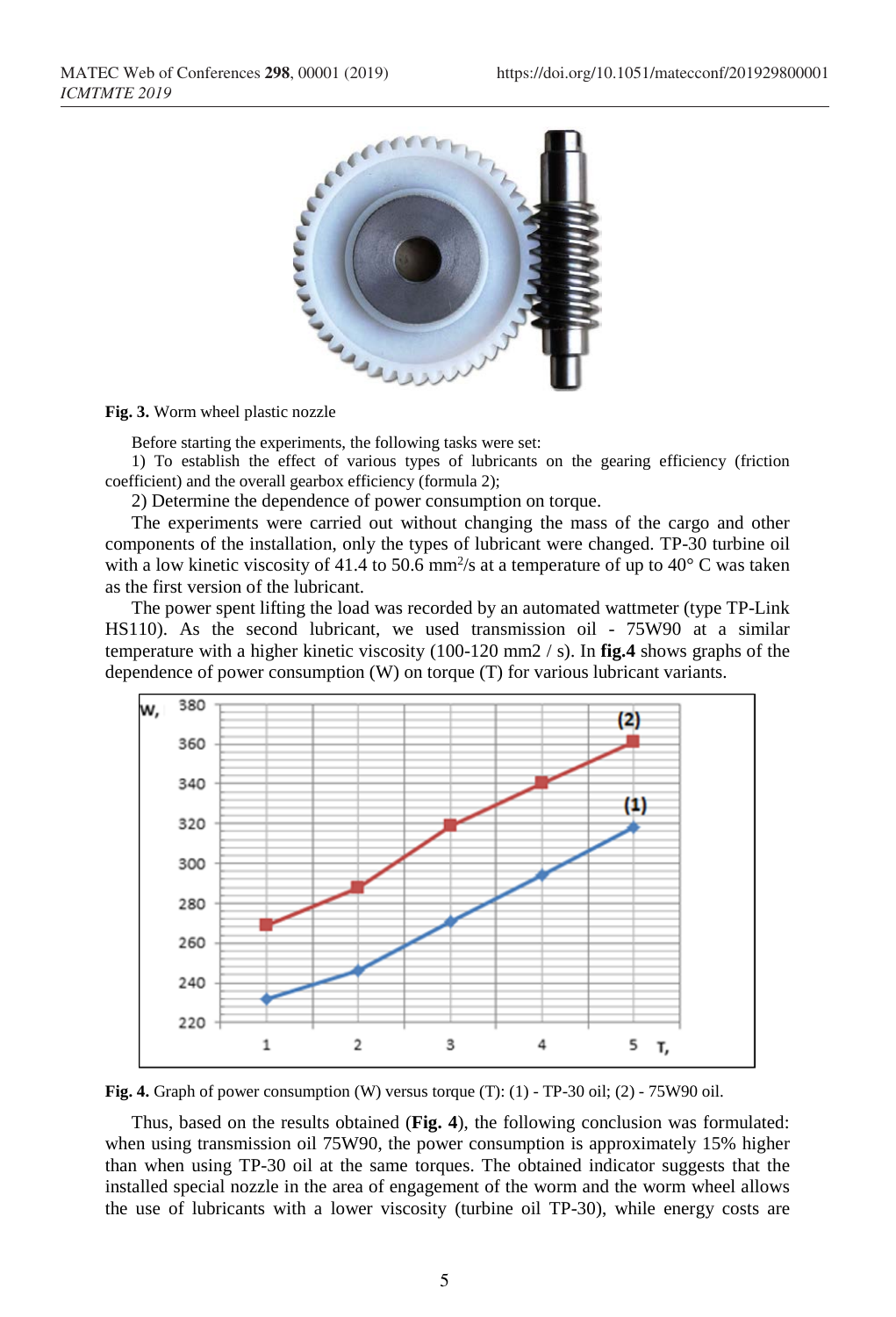reduced and the wear of the worm and worm wheel is significantly reduced. Given the errors of the devices, we can say that in both cases the dependence of power consumption on torque is linear.

It was confirmed that this approach to solving the problem allows to reduce the coefficient of friction in the mesh, thereby increasing both the meshing efficiency and the overall efficiency by 4-5%.

From research and observation, suggestions were developed to improve the mechanism of the 2CH-63 worm gear in order to increase its efficiency.

### **4 Suggestions for improving the mechanism and operation of the worm gear of the type 2H-63**

Based on the formula (4), we can conclude that by reducing the angle of friction (or coefficient of friction) - the overall efficiency of the gearbox will increase. To solve this issue, in addition to installing a special nozzle, it is proposed to use better types of sealing devices used to connect moving parts (glands) in the production of a worm gear [12]. During the experiments, higher quality seals were used compared to those that were offered in the configuration from the manufacturer. This approach will minimize friction and wear of gear parts.

To increase the efficiency and increase the service life of the 2CH-63 worm gear, it is proposed to increase the width of the worm wheel crown (approximately 0,75 times) and use a harder and more wear-resistant material (for example, bronze alloy) for its manufacture.

The current level of modern innovative engineering technologies allows us to improve the quality of processing of various mechanisms and parts [14]. In particular, it is proposed to pay attention to new technologies that improve the quality of processing of the worm and the crown of the worm wheel (minimizing friction). This approach will improve the pairing of the worm and the worm wheel; reduce the losses attributable to heating the gearbox during its operation, thereby increasing the efficiency.

### **5 Suggestions for improving the mechanism and operation of the worm gear of the type 2H-63**

In this paper, the following recommendations are presented that increase the efficiency and wear resistance of worm gear parts:

1) The installation in the area of engagement of the worm and the worm pair of a special nozzle made of a material having a low coefficient of friction will increase the efficiency by 4-5%.

2) To reduce the coefficient of friction (subsequently increase the efficiency), it is recommended to use better seals. The use of high-quality sealing devices will minimize wear of gearbox parts.

3) The use of the hardest and wear-resistant material in the manufacture of the worm and the worm wheel will increase the life of the gearbox. An increase in the width of the worm wheel crown and advanced technologies for processing gearbox parts will lead to a higher efficiency value.

#### **References**

1. Shadsky G.V., Feofiolova I.I. Design and technological features of a worm gear with a cylindrical worm. *Izvestiya TulGu,* 2017, no.8, pp. 316-322. (In Russian)